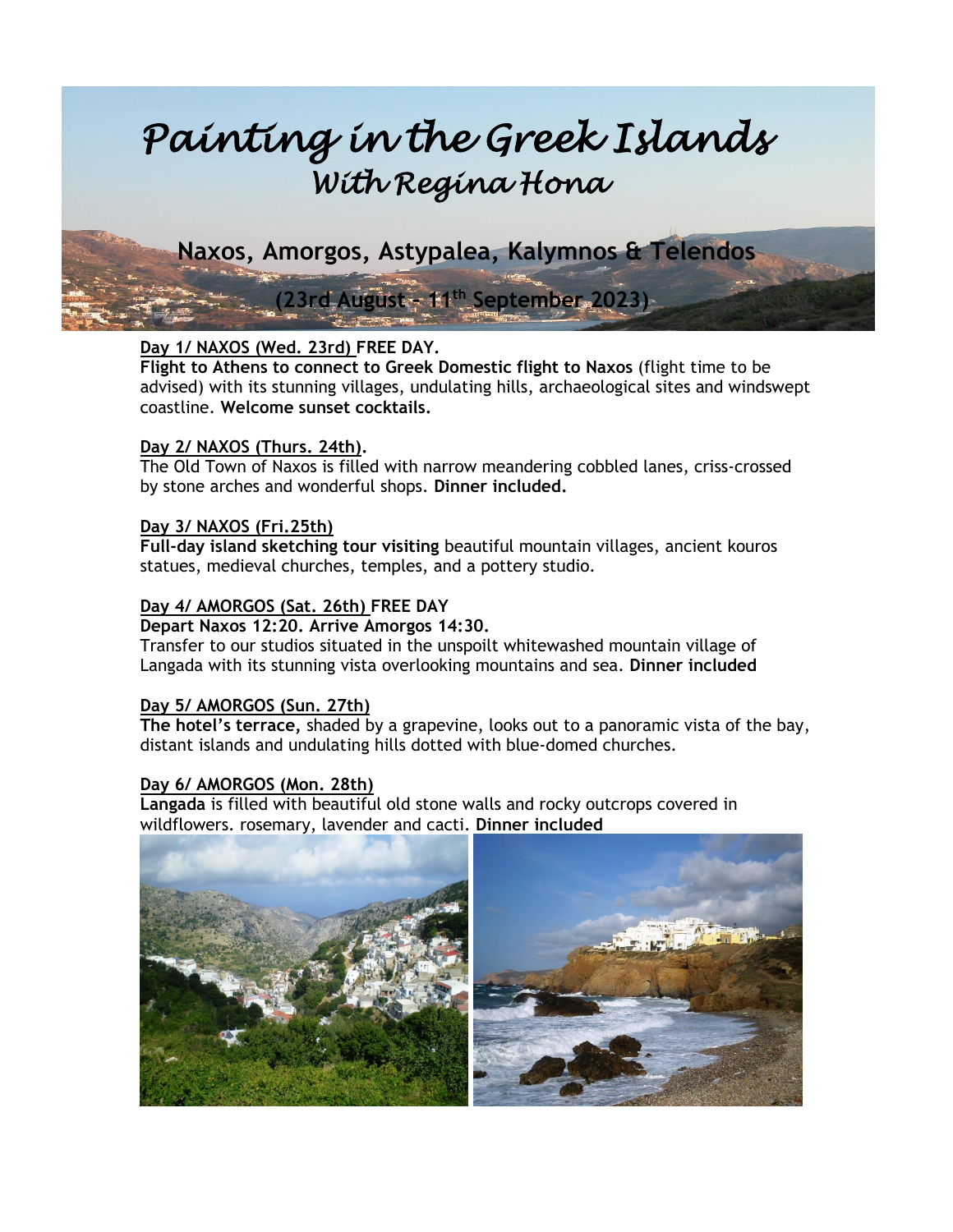#### **Day 7 / AMORGOS (Tues. 29th)**

**Chora: Morning visit to the monastery,** dramatically perched on the edge of the cliffside. We continue onto Chora**,** with its maze of meandering, white-washed laneways lined with colourful doors and shutters - an iconic Greek island scene!

#### **Day 8/ AMORGOS (Wed.30th)**

**Langada:** The rural path from our village leads to rugged mountains dotted with prickly-pear, fig trees, vineyards and olive groves overlooking distant whitewashed villages and blue-domed churches. The path is a donkey trail so have your cameras ready for some superb shots. **Afternoon review.**

#### **Day 9/ ASTYPALEA (Thurs. 31st) FREE DAY**

**Depart Amorgos 14:45. Arrive Astypalea 16:25am.** We are situated in a valley with orchards and olive groves, just a short stroll to the beach. **Dinner included**

#### **Day 10/ ASTYPALEA (Fri. 1st)**

**Livadi:** The bay of Livadi offers a stunning view of the cascading white-washed village of Chora clustered around the islands' majestic fortress.

#### **Day 11/ ASTYPALEA (Sat. 2nd)**

**Chora:** The village of Chora, perched above the harbour is filled with narrow, winding cobbled lanes and white-washed homes with colourful wooden balconies & shutters. **Dinner included.**

#### **Day 12/ ASTYPALEA (Sun. 3rd)**

**Aghias Constantinos:** This beautiful bay lined with tamarisk trees is the perfect spot with its crystal-clear sea, stunning vista and wonderful café.

#### **Day 13/ ASTYPALEA (Mon. 4th)**

**Chora:** The Old Town with its row of windmills provides a challenging composition. **(Afternoon review)**

#### **Day 14/ KALYMNOS (Tues. 5th) FREE DAY**

**Depart Astypalea 10:30. Arrive Kalymnos 13:00.** We will be staying in the picturesque village of **Myrties**, surrounded by dramatic rugged mountains and sea.